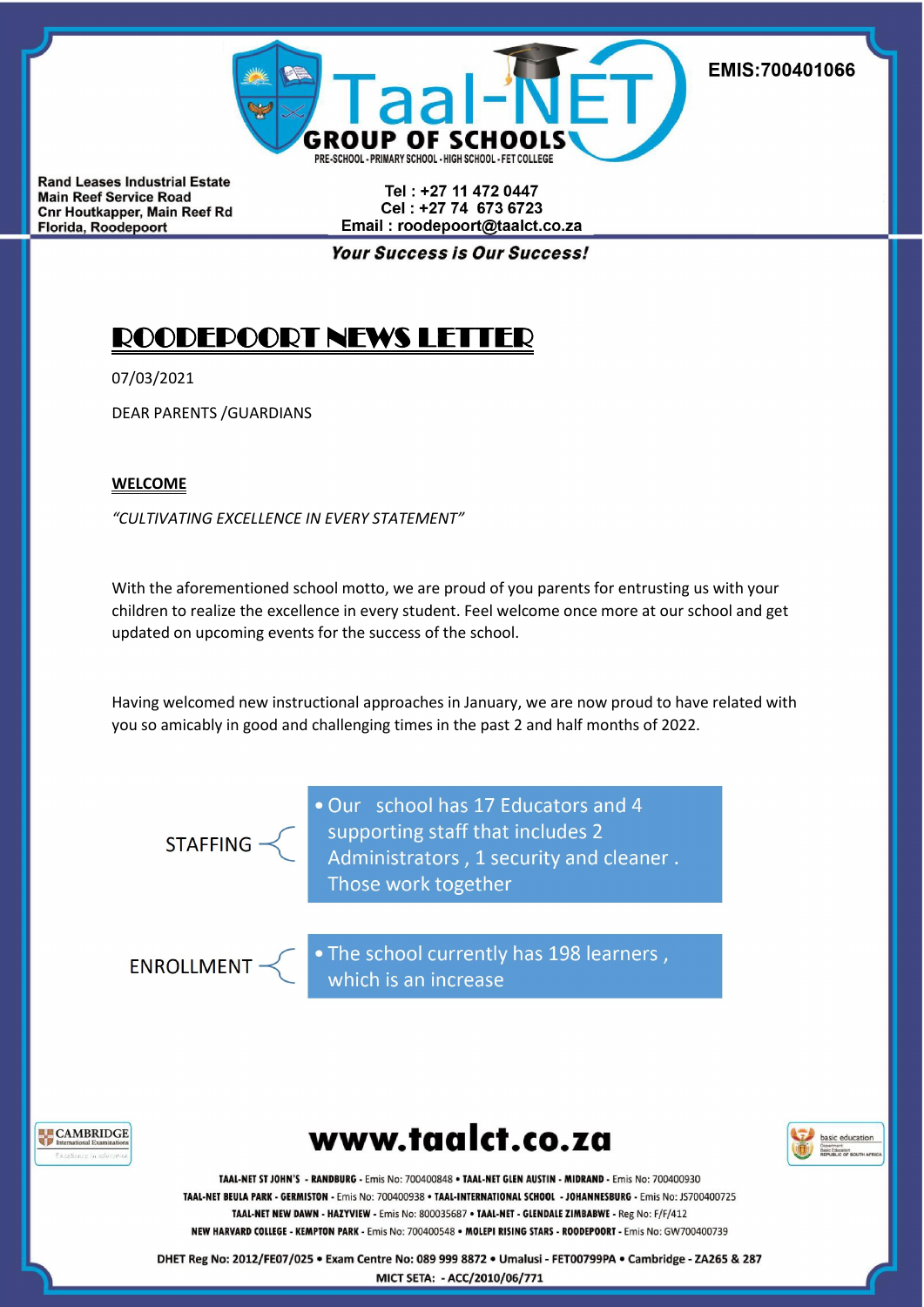

Tel: +27 11 472 0447 Cel: +27 74 673 6723 Email: roodepoort@taalct.co.za

**Your Success is Our Success!** 

## **UNIFORM**

Learners are expected to wear full branded school uniform that has a TaalNet emblem.

Our uniform shop is situated at 53 MAXWELL STREET, KEMPTON PARK. Alternatively, you can visit our website on [www.taalct.co.za](http://www.taalct.co.za) and make an order there.

#### **LEARNER ENROLLMENT STATISTIC OVER THE 4 YEARS**

| <b>VEA</b><br>יור∟                | ∠∪⊥                                  | 202<br>ັ່∽ດ⊽         | 2021            | ברחר<br>LULL |
|-----------------------------------|--------------------------------------|----------------------|-----------------|--------------|
| <b>NC</b><br>'N⊢<br>'N.<br>$\sim$ | $\overline{\phantom{a}}$<br>-<br>$-$ | $\mathcal{L}$<br>TON | -<br><b>LD4</b> | 0٥،<br>TSO   |

All these figures speak volumes of how you parents have contributed positively to such a growth.

#### **SPORTS**

The sporting calendar of the school is as follows:

| <b>TERM 1</b>                             | ERM                         | ERM               | ERM.  |
|-------------------------------------------|-----------------------------|-------------------|-------|
| $\sim$<br>$\mathbf{v}$<br>нсэ<br>-<br>- - | $  -$<br>ВΑ<br>ำAMEა<br>___ | <b>ARTS</b><br>__ | CLUBS |

We have managed to compete in the JW championships for the first time as well as competing in TaalNet Group athletics school competitions where a number of learners showcased their talents.

#### **EXCURSIONS**

There are a number of excursions lined up for term 2-3

These are as follows:







TAAL-NET ST JOHN'S - RANDBURG - Emis No: 700400848 . TAAL-NET GLEN AUSTIN - MIDRAND - Emis No: 700400930 TAAL-NET BEULA PARK - GERMISTON - Emis No: 700400938 . TAAL-INTERNATIONAL SCHOOL - JOHANNESBURG - Emis No: JS700400725 TAAL-NET NEW DAWN - HAZYVIEW - Emis No: 800035687 · TAAL-NET - GLENDALE ZIMBABWE - Reg No: F/F/412 NEW HARVARD COLLEGE - KEMPTON PARK - Emis No: 700400548 · MOLEPI RISING STARS - ROODEPOORT - Emis No: GW700400739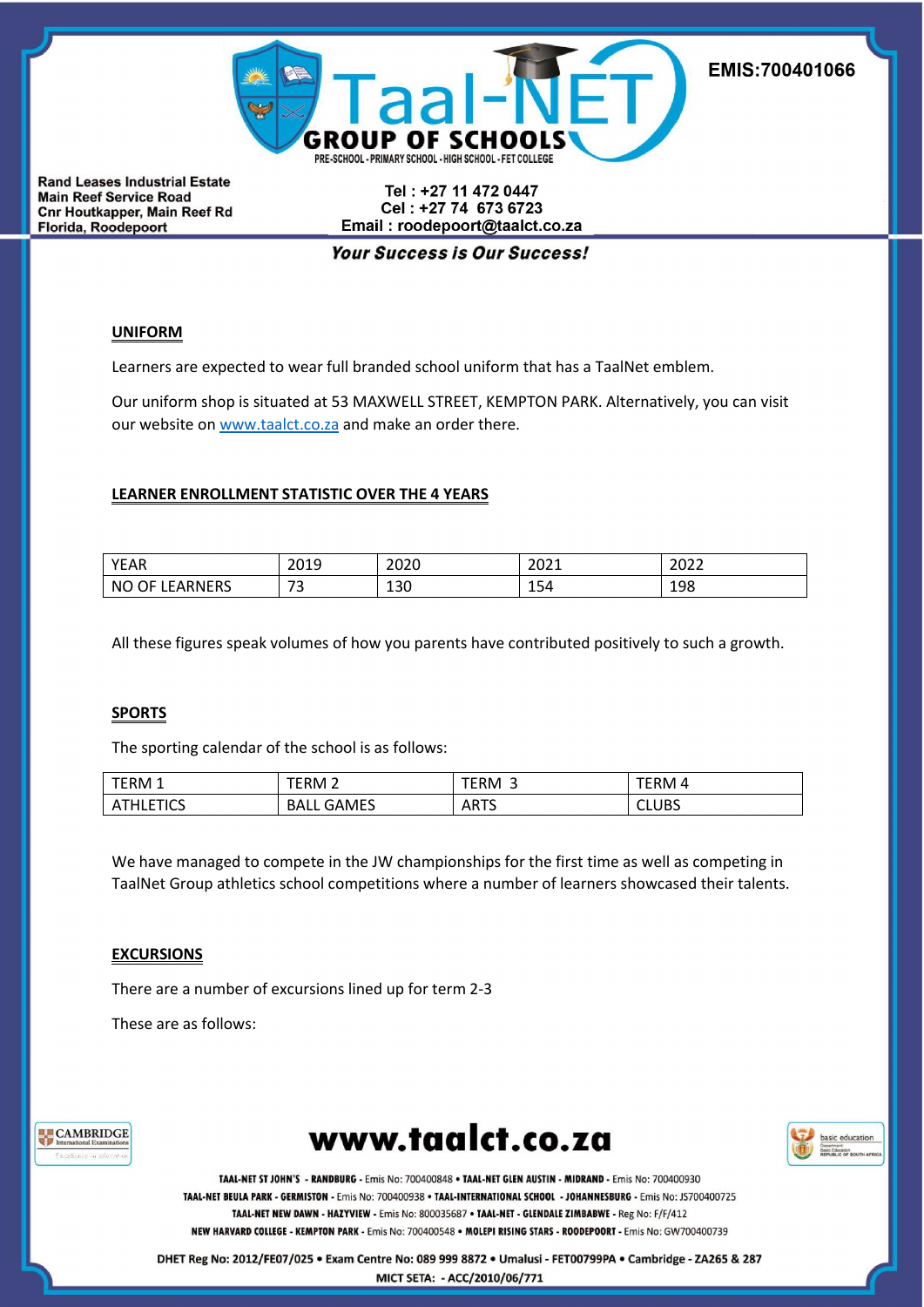

Tel: +27 11 472 0447 Cel: +27 74 673 6723 Email: roodepoort@taalct.co.za

# **Your Success is Our Success!**

| <b>FOUNDATION PHASE</b> | <b>SENIOR PHASE</b>   | <b>FET PHASE</b>         |  |
|-------------------------|-----------------------|--------------------------|--|
| <b>Pines Resort</b>     | Camp Discovery        | Konka Camp               |  |
| 29/04/2022              | 28/04/2022-30/04/2022 | 06/05/2022-10/05/2022    |  |
|                         |                       | History trip to Rosebank |  |
|                         |                       | Holocaust                |  |
|                         |                       | 16/04/2022               |  |

### **FEES PAYMENT**

We want to extend our sincere gratitude to all our parents on their timeous payments of schools. It is worth mentioning that most of our parents have filled in debit order which make it stress free for them to honour fees payment. Thank you so much.

#### **NOTE**

- $\blacksquare$  You are still reminded that school fees are due on the 3<sup>rd</sup> of every month.
- Fees can be paid in three ways, namely, monthly (debit order), termly and annually.
- **Monthly payments must be strictly debit order.**
- Make sure your debit order runs through successfully as bounced debit orders will be charged R200 each time it bounces.

#### **STATIONERY**

We want to thank you parents for the stationery that was brought by learners. It is with noting that some learners did not bring the stationery as per requirement quantity. We appeal to the parent to make sure stationery is brought in. the stationery is solely for use to benefit learners at all times

Most learners did not buy textbooks. This is a concern as it stifles the curriculum delivery especially when learners are to research or read further. We encourage you parents to buy textbooks for these future leaders.







TAAL-NET ST JOHN'S - RANDBURG - Emis No: 700400848 . TAAL-NET GLEN AUSTIN - MIDRAND - Emis No: 700400930 TAAL-NET BEULA PARK - GERMISTON - Emis No: 700400938 · TAAL-INTERNATIONAL SCHOOL - JOHANNESBURG - Emis No: JS700400725 TAAL-NET NEW DAWN - HAZYVIEW - Emis No: 800035687 - TAAL-NET - GLENDALE ZIMBABWE - Reg No: F/F/412 NEW HARVARD COLLEGE - KEMPTON PARK - Emis No: 700400548 · MOLEPI RISING STARS - ROODEPOORT - Emis No: GW700400739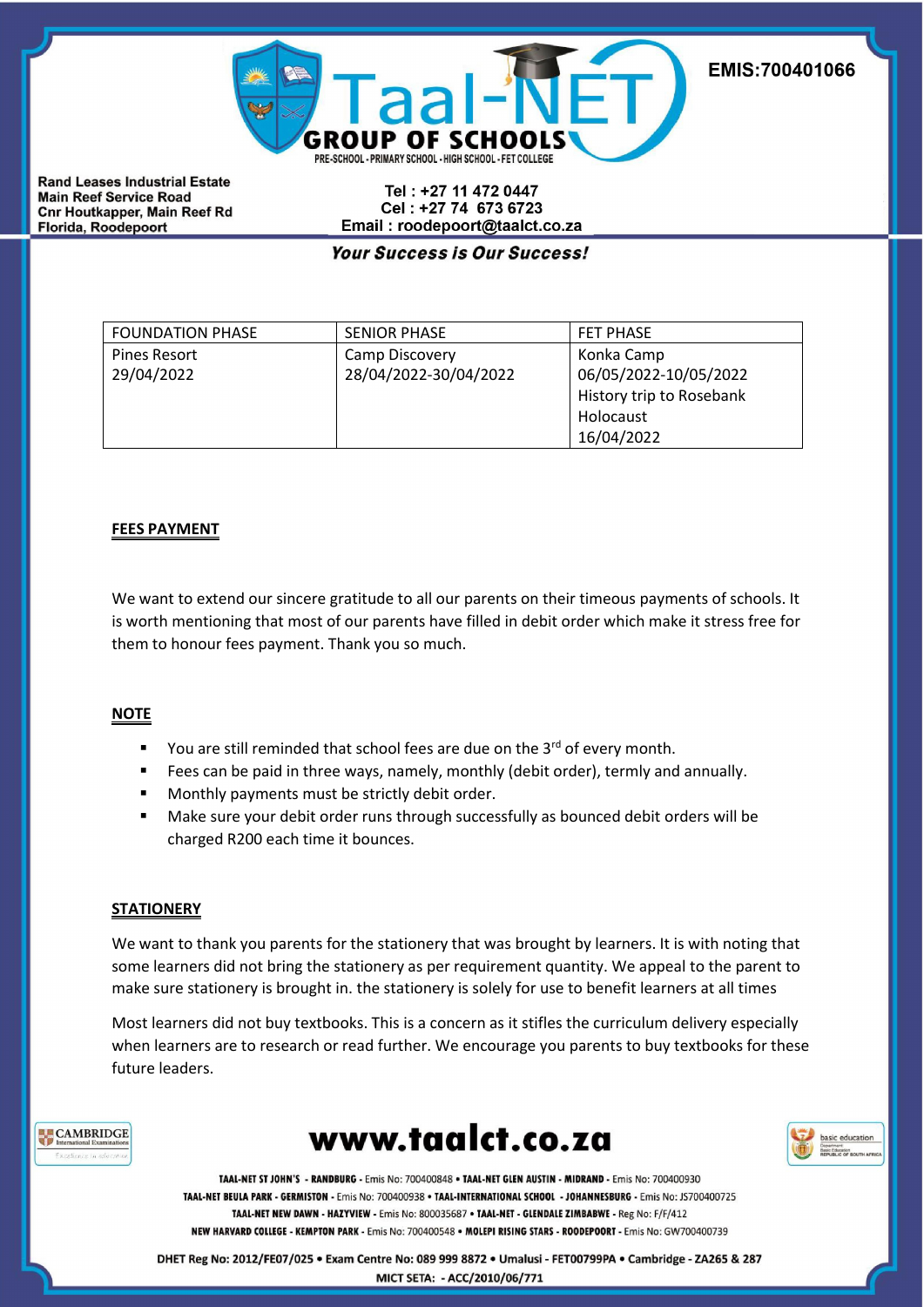

Tel: +27 11 472 0447 Cel: +27 74 673 6723 Email: roodepoort@taalct.co.za

**Your Success is Our Success!** 

# **INTERVENTION PROGRAMME**

The school offer extra classes from 14H20-15h30 from Monday to Thursday. it further extends to Saturday from 09H00 -12H20 for grades, 10,11,12 and A Levels. Holidays classes for 11,12 and A levels will start on 28/03/2022 – 02/04/2022

The school will close for TERM 1 on 17/03/2022 and reopen on the 5<sup>th</sup> April 2022

# **CIVVIES DAY**

The school has its civvies days once a month where all learners are expected to contribute R10 each.

If ever there are other fundraising programme communication will be sent to parents as our number one stake holders.

In conclusion we want to thank you for your cooperation with us. Without your contribution the chain would be broken.

Thank you so much , remember to wear your masks, sanitize and social distance .

God Bless







TAAL-NET ST JOHN'S - RANDBURG - Emis No: 700400848 . TAAL-NET GLEN AUSTIN - MIDRAND - Emis No: 700400930 TAAL-NET BEULA PARK - GERMISTON - Emis No: 700400938 · TAAL-INTERNATIONAL SCHOOL - JOHANNESBURG - Emis No: JS700400725 TAAL-NET NEW DAWN - HAZYVIEW - Emis No: 800035687 · TAAL-NET - GLENDALE ZIMBABWE - Reg No: F/F/412 NEW HARVARD COLLEGE - KEMPTON PARK - Emis No: 700400548 · MOLEPI RISING STARS - ROODEPOORT - Emis No: GW700400739